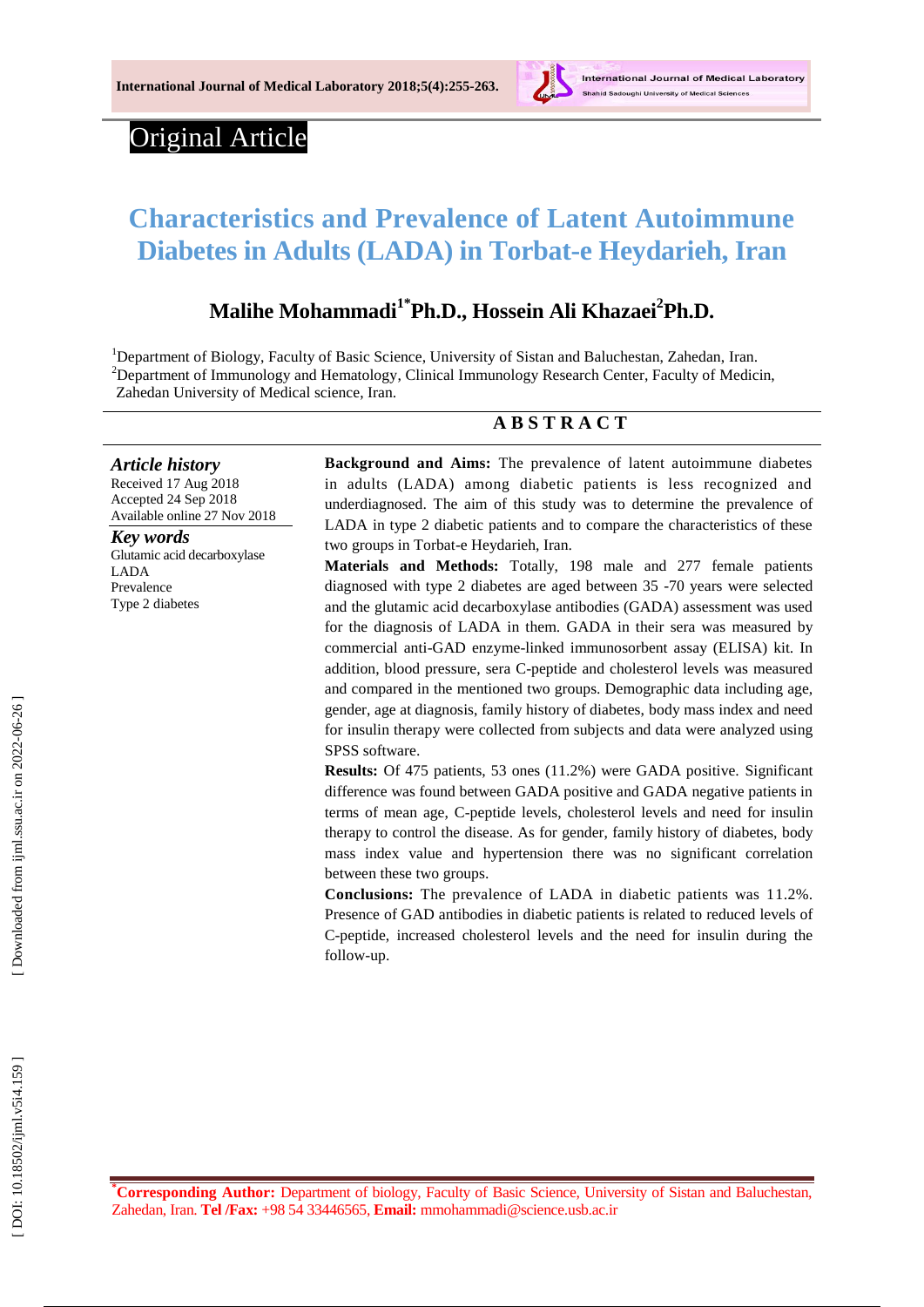## **Introduction**

There has been a dramatic increase in the incidence of diabetes in human societies during the past decade. It's prevalence has particularly raised faster in the low - and middle -income countries than in the high income countries. Diabetes is an important public health problem and the number of the cases along with the prevalence of diabetes ha s been steadily increasing over the past few decades [1]. The total number of people with diabetes is predicated to rise from 171 million in 2000 to 366 million in 2030 [2]. Type 2 diabetes is the commonest form of diabetes constituting around 90% of the total this population whereas type 1 diabetes constitutes about 10 -15% of the diabetic population. Ethnicity, age, life style, and genetic factors play a major role in the variation of incidence of all types of diabetes [3]. While diabetes is classically divided as type 1 and type 2 diabetes, there are some forms of diabetes which cannot be classified into either of these categories. The subgroup of patients diagnosed with type 2 diabetes bears circulating antibodies to islet cell autoantibodies and more frequently to glutamic acid decarboxylase (GADA) thus distinguishing them from type 2 diabetes [4, 5]. This condition is accompanied by the onset of diabetes after 35 years of age [6 -8] and not requiring insulin, during at least the first 6 months after diagnosis thus distinguishes these patients from classic type 1 diabetes [6, 9]. This subset is named latent autoimmune diabetes in adults (LADA) [9, 10] or slowly progressive insulin -dependent

diabetes mellitus [11, 12]. Epidemiological studies suggest that LADA may account for 2-12% of all the cases of diabetes [6]. There are numerous reports about the prevalence and characteristic of LADA in the world [3, 7, 8, 13]. Since LADA is often misdiagnosed as type 2 diabetes, it must be properly recognized and managed appropriately at the clinical level. Little is known concerning the prevalence and significance of islet cell autoimmunity in the elderly patients affected with type 2 diabetes in the Middle East. In Iran, there are few reports on the prevalence of LADA [14 -17]. In this cross -sectional study, we were looking for investigating the prevalence of LADA and the relationship between occurrence of it and some parameters such as age, gender, family history of diabetes, body mass index (BMI), blood pressure, serum cholesterol and C peptide level in Torbat Heydarieh, Razavi Khorasan province, Iran .

## **Materials and Methods**

#### **Subjects**

A total of 475 patients (277 females, 198 males) clinically diagnosed with type 2 diabetes as per World Health Organization (WHO) criteria [18] were included in this cross -sectional study. Samples were collected from Muslim Ibn - e -Aqil Medical center and 9 Dey Hospital at Torbat -e Heydarieh, Iran, in 2016. All patients were informed of the nature of the study and gave their written consent and the study protocol was approved by the Ethical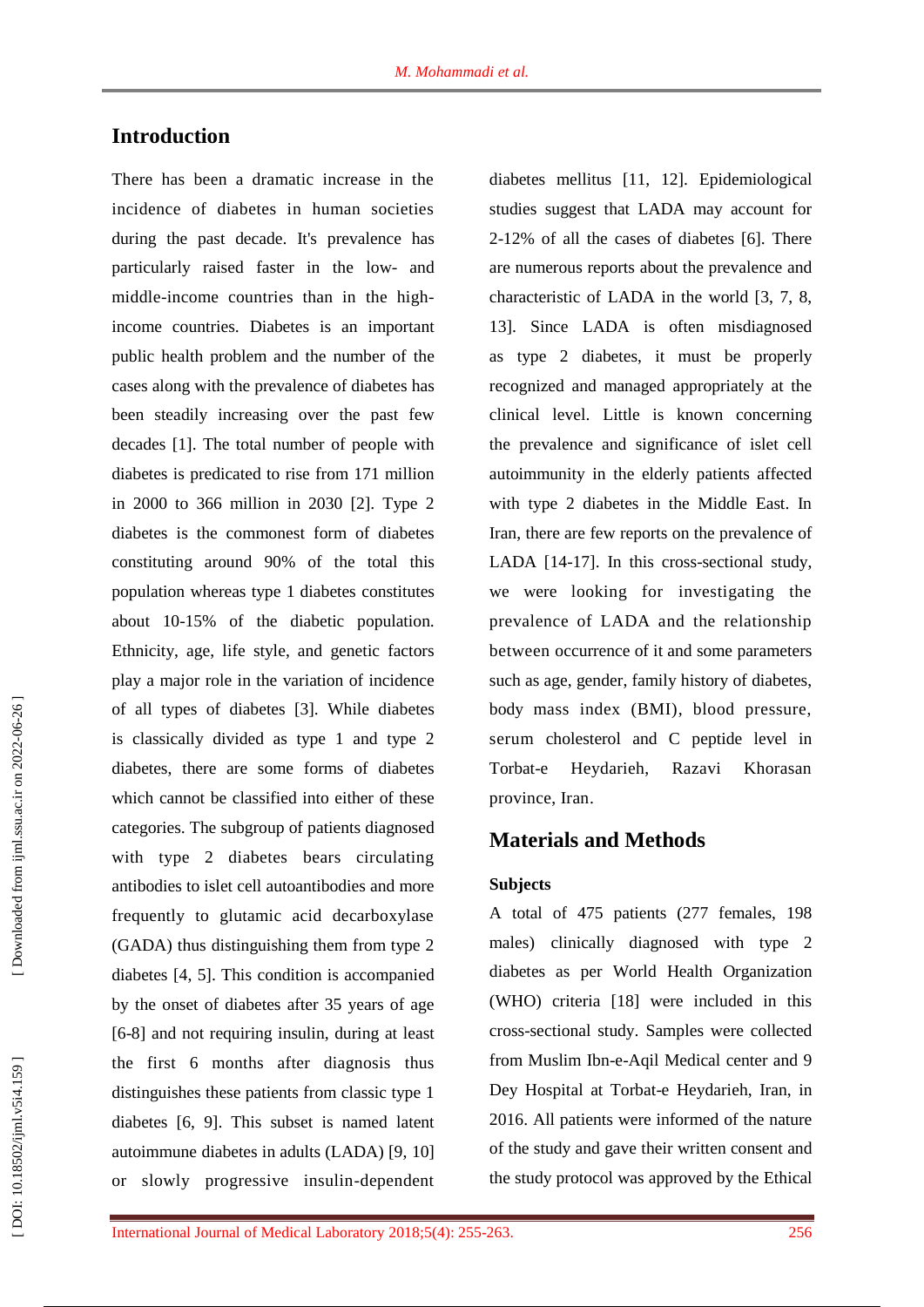Committee of Torbat -e Heydarieh University of Medical Sciences. LADA patients were identified based on Immunology of Diabetes Society criteria [12] as follows: 1) the presence of type 2 diabetes and age ≥35 years; 2) lack of requirement for insulin at least 6 months after the diagnosis of type 2 diabetes; and 3) serum GADA positivity as tested by enzyme -linked immunosorbent assay (ELISA).

#### **Data colection**

Data on age, gender, age at diagnosis, health status, treatment and family history of diabetes, were collected from participants at the screening phase by using a questionnaire. Family history of diabetes was defined as having diabetes in any of the following family members: parents, grandparents (either paternal or maternal), and siblings. Blood pressure was measured by a trained physician using a mercury sphygmomanometer using a standardized protocol [19]. Hypertension was defined as systolic blood pressure (SBP) ≥140 mm Hg or diastolic blood pressure (DBP)  $\geq 90$ mm Hg.

#### **Laboratory measurements**

The peripheral blood (10 mL) was drawn from each subject following overnight 8 h fasting. Sera were aliquoted following centrifuge and stored at -20ºC. All samples were run in the same assay. In all subjects , fasting blood glucose (FBG) was measured by GOD -POD colorimetric method. A fasting blood sugar level less than 100 mg/dL (5.6 mmol/L) is regarded as normal. A fasting blood sugar level from 100 to 125 mg/dL (5.6 to 6.9 mmol/L) is considered prediabetes. A reading of 126 mg/dL (7 mmol/L) or higher on two

separate tests indicates diabetes. Total cholesterol was measured by using Cholesterol Assay Kit (CHOD PAP method, Pars Azmun CO. Iran). C -peptide was determined using commercial ELISA kits (IBL, USA). Intra and inter assay coefficients of variation were less than 10% and the analytical sensitivity was 0.064 ng/mL. C -peptide concentrations were determined using a standard curve derived from known amounts of standard absorbance readings at 450 nm. GAD antibodies were determined in the above -mentioned groups using Isletest GAD diagnostic kit (Diametra Co., Italy cat: DKO -082) with 92.3% sensitivity and 98.6% specificity.

#### **Statistical Analysis**

All statistical analyses were performed using Statistical Package for Social Science (SPSS) 7.5. Data were analyzed for mean and standard deviation. Proportions were expressed as percentage while significant tests were conducted with the T-test and  $p<0.05$  was considered as statistically significant.

### **Result**

Totally 475 patients with type 2 diabetes in Torbat -e Heydarieh were studied out of whom 198 subjects (41.7%) were male and 277 (58.3%) were female. Results of different parameters evaluated in type 2 and LADA patients are summarized in Table 1. The average age of subjects was  $52.51 \pm 8.55$  years with the age range of 35-70 years. From all, 53 ones (11.2%) were GADA positive and 422 ones (88.8%) were GADA negative. The prevalence of GADA was 54.7% in female and 45.3% in male subjects thus showing no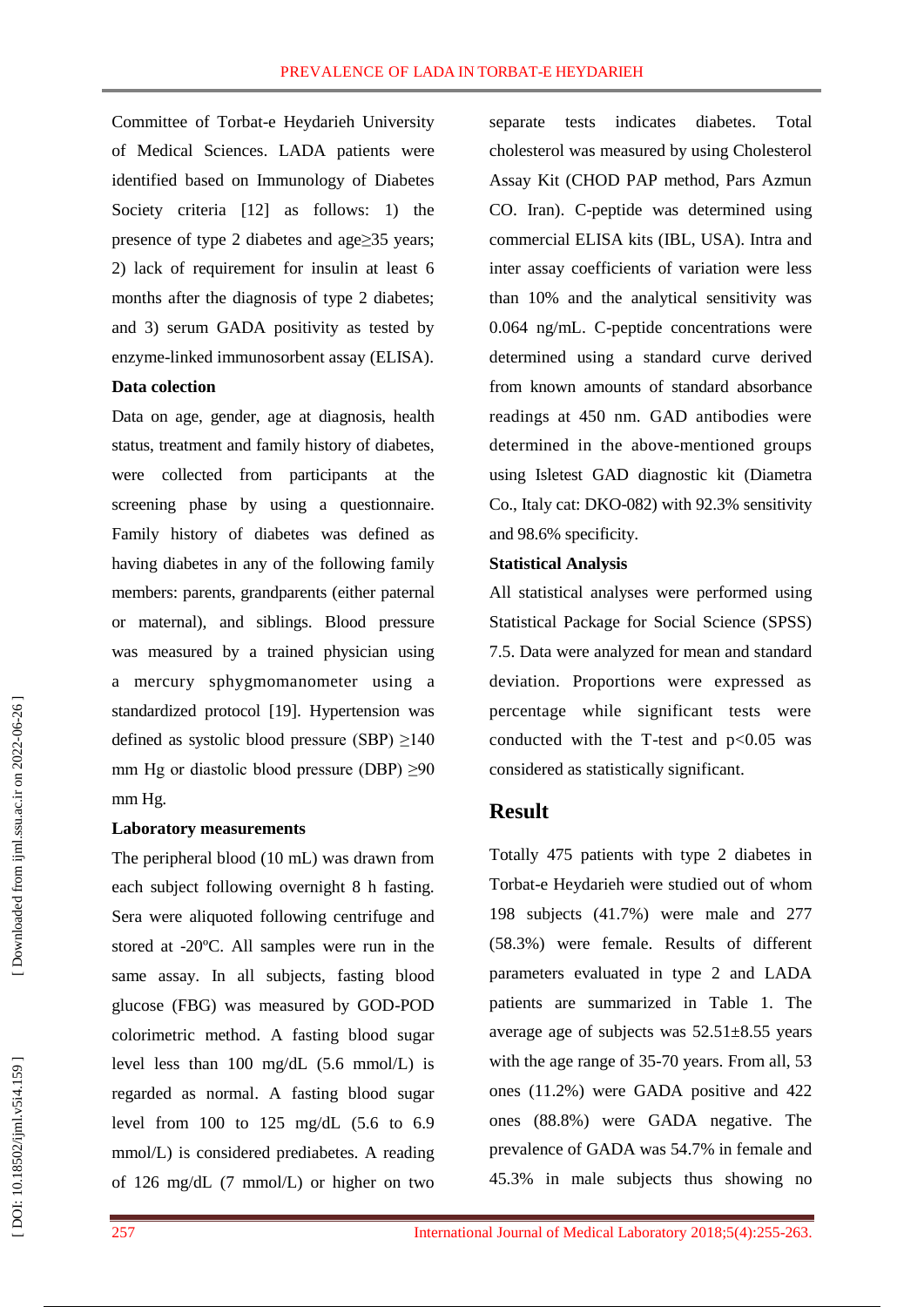significant difference, but slightly higher in women. Age range at diagnosis was 29 to 38 years for the group with type 2 diabetes and 21 to 27 years for the group with LADA . Also the mean age of LADA patients  $(41.62 \pm 6.72)$  was found to be significantly lower than type 2 diabetes subjects (53.87±7.7 4).

| <b>Characteristics</b>                     | <b>Type 2 diabetes</b> | <b>LADA</b>              | P-value   |
|--------------------------------------------|------------------------|--------------------------|-----------|
| Number $(\% )$                             | 422 (88.8%)            | 53 (11.2%)               |           |
| Gender-wise prevalence                     |                        |                          | <b>NS</b> |
| Males $(\% )$                              | $174(41.2\%)$          | 24 (45.3%)               |           |
| Females (%)                                | 248 (58.8%)            | 29 (54.7%)               |           |
| Mean age (years)                           | $53.87 \pm 7.74$       | $41.62 \pm 6.72$         | < 0.001   |
| Age range at diagnosis (years)             | 29-38                  | $21 - 27$                |           |
| <b>Family history of diabetes</b>          | 207 (49.1%)            | 27 (50.9%)               | <b>NS</b> |
| <b>BMI</b>                                 |                        |                          |           |
| Normal $(20-24.99 \text{ kg/m}^2)$         | 143 (33.9%)            | 19 (35.8%)               |           |
| Overweight $(25-29.99 \text{ kg/m}^2)$     | 182 (43.1%)            | 20 (37.7%)               |           |
| Obese $(30-34.99 \text{ kg/m}^2)$          | 88 (20.9%)             | $14(26.4\%)$             |           |
| Very obese ( $\geq$ 35 kg/m <sup>2</sup> ) | $9(2.1\%)$             |                          |           |
| <b>Mean BMI</b>                            | $27.04 \pm 3.20$       | $26.43 \pm 3.05$         | 0.19      |
| Hypertension $(\% )$                       | 167 (39.6%)            | 21 (39.6%)               | <b>NS</b> |
| Mean fasting blood glucose (mg/dL)         | $150.06 \pm 12.53$     | $154.62 \pm 9.46$        | 0.011     |
| Mean cholesterol levels (mg/dL)            | $181.23 \pm 11.99$     | $187.74 \pm 8.66$        | < 0.001   |
| <b>Mean C-peptide levels (ng/mL)</b>       | $1.37 \pm 0.43$        | $0.699 \pm 0.27$         | < 0.001   |
| Treatment regimen $N(\% )$                 |                        |                          | <b>NS</b> |
| <b>Nothing</b>                             | $12(2.8\%)$            | $\overline{\phantom{a}}$ |           |
| Use of OHA                                 | 320 (75.8%)            | 14 (26.4%)               |           |
| <b>Insulin therapy with OHA</b>            | 90(21.3%)              | 39 (73.6%)               |           |

|  | Table 1. Characteristics of different parameters for type 2 diabetes and LADA |
|--|-------------------------------------------------------------------------------|
|--|-------------------------------------------------------------------------------|

BMI= body mass index; OHA= oral hypogylcemic agents Data are presented as Mean±SD

In regard to the family history of diabetes, among LADA patients, 50.9% (27 out of 53) had and 49.1% (26 out of 53) did not have any family history of diabetes. On the other hand, among type 2 diabetic subjects, 49.1% (207 out of 422) had a family history of diabetes, therefore there was no significant relationship between the prevalence of family history of

diabetes in autoantibody positive and negative patients. BMI values of patients with type 2 diabetes showed that most of them (182 of 422) were overweight (43.1%), 20.9% (88 of 422) of these patients were found to be obese and 2.1% (9 of 422) very obese. Among LADA patients, 37.7% (20 of 53) were overweight, 26.4% (14 of 53) were obese but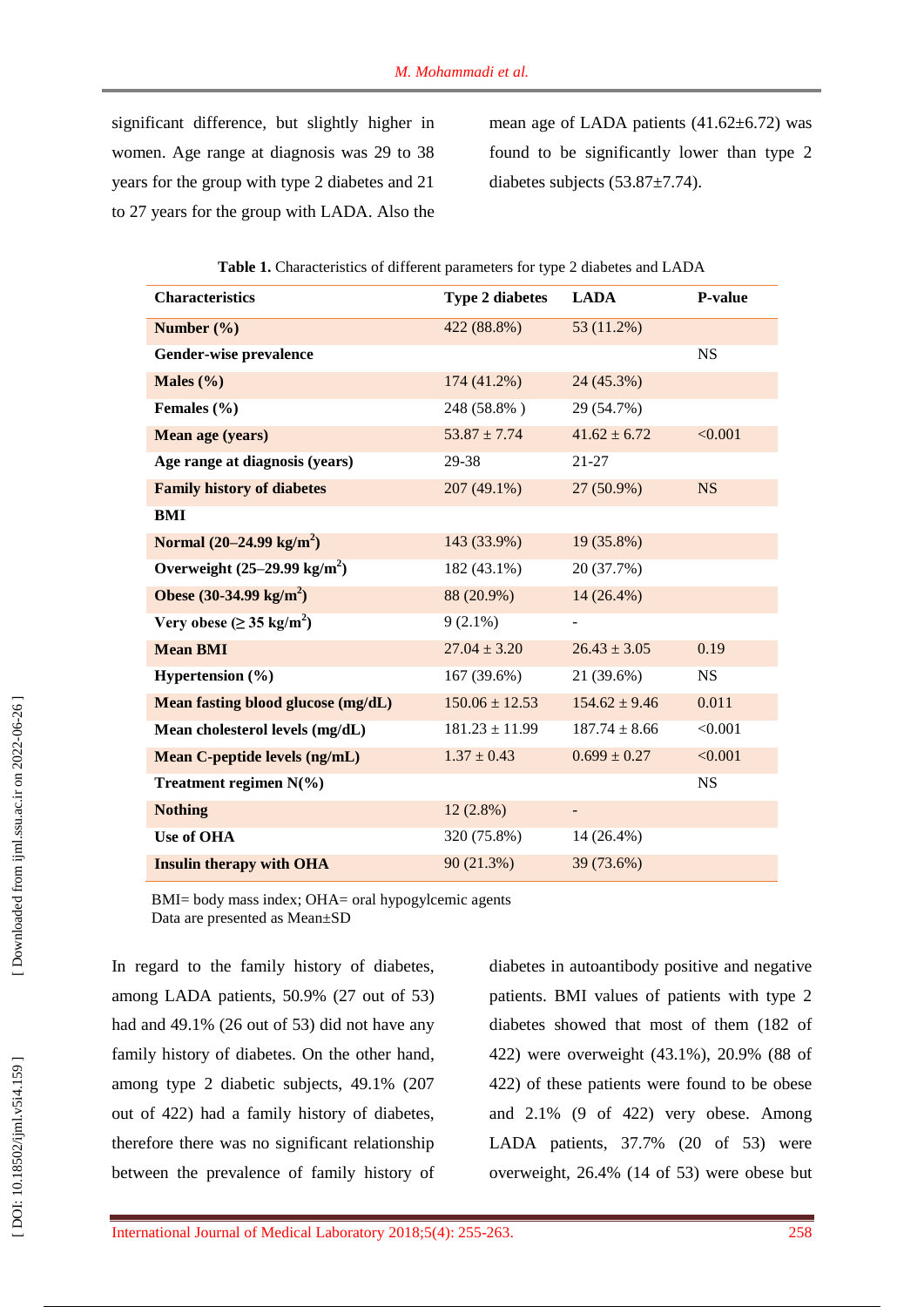non e of them were very obese. Mean BMI value for these two groups was calculated and there was no significant difference  $(p=0.19)$ observed between subjects with LADA and non LADA subjects in regard with mean BMI (26.43±3.05 vs. 27.04±3.20). In LADA subjects 39.6% (21 of 53) and in type 2 diabetic patients , 39.6% (167 0f 422) suffered from hypertension, but no significant difference observed between the two groups. A significance difference was found between LADA and non LADA subjects in FBG (p=0.011). Mean FBG in LADA and non LADA subjects were (154.62 ±9.46) and (150.06±12.53) respectively. The mean cholesterol levels were measured in patients and data showed mean cholesterol levels were significantly higher in LADA patients (187.74 $\pm$ 8.66) than type 2 diabetic subjects (181.23 $\pm$ 11.99) (p<0.001). The results of the

C -peptide determination showed significantly low levels of C -peptide in LADA patients  $(0.699\pm0.27 \text{ ng/mL})$  compared to non LADA patients  $(1.37 \pm 0.43 \text{ ng/mL})$  (p<0.001). The results are shown in Fig. 1.

Based on medical information of patients, among type 2 diabetic patients, 320 out of 422 (75.8%) were treated with oral hypoglycemic agents (OHA) while 21.3% (90 of 422) received a combination of insulin and oral hypoglycemic agents. In this group, 12 subjects (2.8%) had not received any medications prior to the time of study. Interestingly, insulin therapy with combination of oral hypoglycemic agents was used in 73.6% (39 of 53) of LADA patients and 14 patients (26.4%) were treated only with OHA. Therefore LADA patients more need insulin therapy than non -LADA subjects.



**Fig.1.** Mean C -peptide levels in type 2 and LADA subjects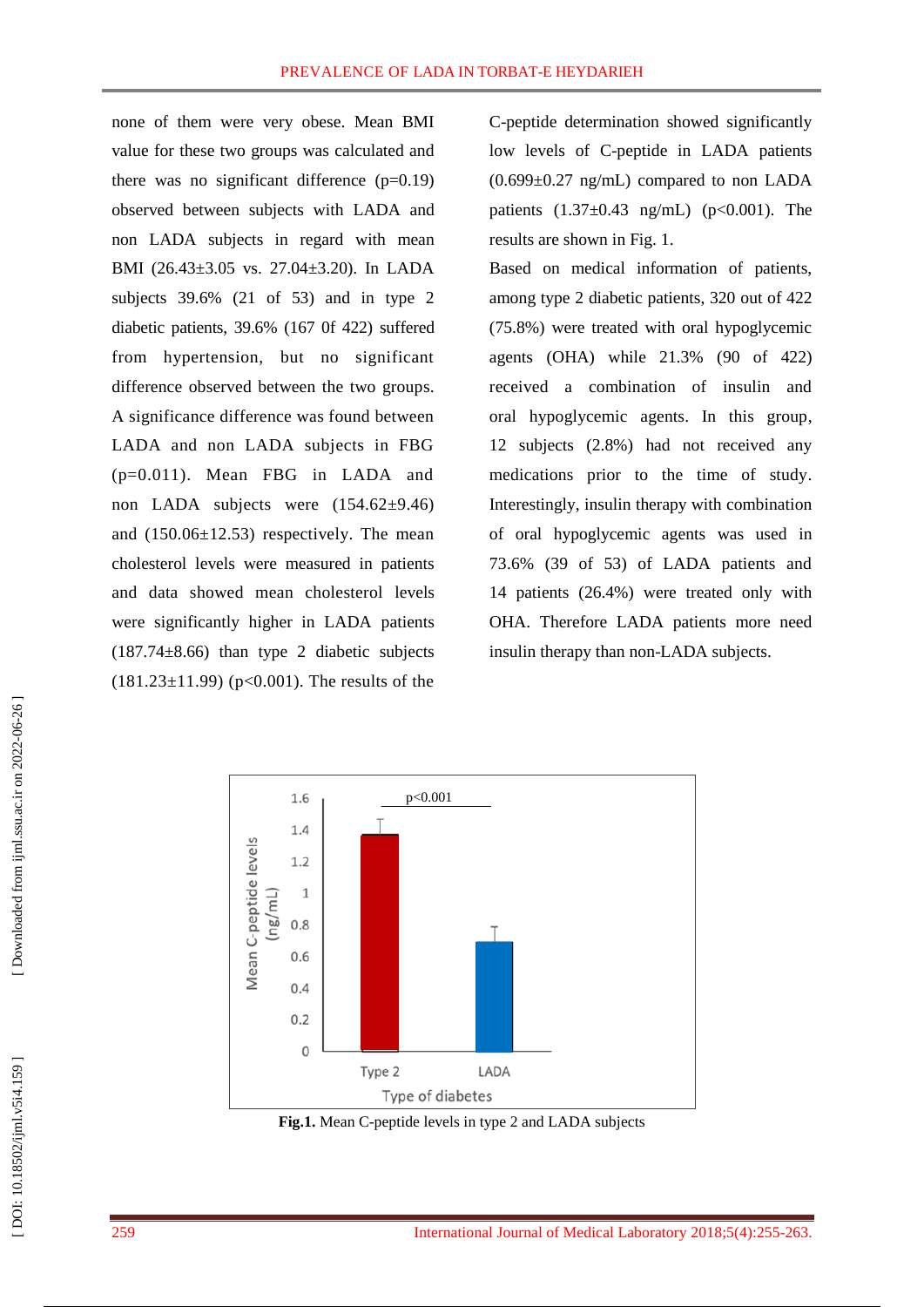## **Discussion**

The main objective of this study was to determine the prevalence and characteristics of LADA in type 2 diabetic patients in Torbat e Heydarieh, Iran. In this study the prevalence rate of LADA was 11.2%. According to our findings, gender ha d no important role in the development of this disease. Whereas China study indicated that female gender is a risk factor of LADA [3], in India, the survey mentioned that the prevalence of LADA significantly higher in males than in females [13]. Comparison of age range in the autoantibody positive group showed a tendency toward the lower age range compared to autoantibody negative subjects. On the other hand , mean age of GADA positive patients was significantly lower than GADA negative subjects which is agreement with studies performed in India, Korea and Europe [13, 20, 2 1]. Our study showed no significant difference in family history of diabetes, BMI values and hypertension between LADA and non LADA subjects. However, our findings indicate that family history of diabetes is an important risk factor in the incidence of both types of diabetes. This finding is consonant with the result obtained from Kerman study in 2015 [16] and Japan in 2002 [2 2] while studies in China show that family history of diabetes may be associated with the occurrence of LADA [3]. Our data in the case of BMI value is contrary to the information obtained from recent studies [3, 7, 13, 2 3]. In these studies, LADA patients had a

lower BMI values than type 2 diabetic patients. Hypertension results are similar to the results in Kerman and Qom cities, Iran [16, 17], but contrary to the data obtained from the study in Tianjin of China [3]. A significance difference was found between GADA<sup>+</sup> and GADA<sup>-</sup> patients in FBG, Cpeptide levels, total cholesterol and use of insulin for disease control. Mean FBG in LADA group is significantly more than non LADA group  $(p=0.011)$ . These data indicated that the severity of the disease is higher in autoantibody positive group than autoantibody negative group. Also mean cholesterol levels were significantly higher in LADA patients than non -LADA patients that are contrary to the result of the study in Korea. In the Korea study, it was shown that there is a negative correlation exist s between LADA and total cholesterol [2 0]. Our finding indicated that C -peptide levels are significantly low in autoantibody positive patients than negative s. This is in agreement with this fact th e LADA is an autoimmune type of diabetes and progressive *β* -cell destruction may occur in this case. This result is confirmed in several studies [10, 13, 2 0, 2 4]. On the other hand, in LADA group, 73.6% use insulin for better control of disease, but in type 2 diabetic patients only 21.3% use insulin therapy. Although LADA patients do not require insulin therapy early in the diagnosis of diabetes, within a few years, β -cell function is severely impaired, leading to insulin dependency in most LADA patients [2 5]. These data are in agreement with other reports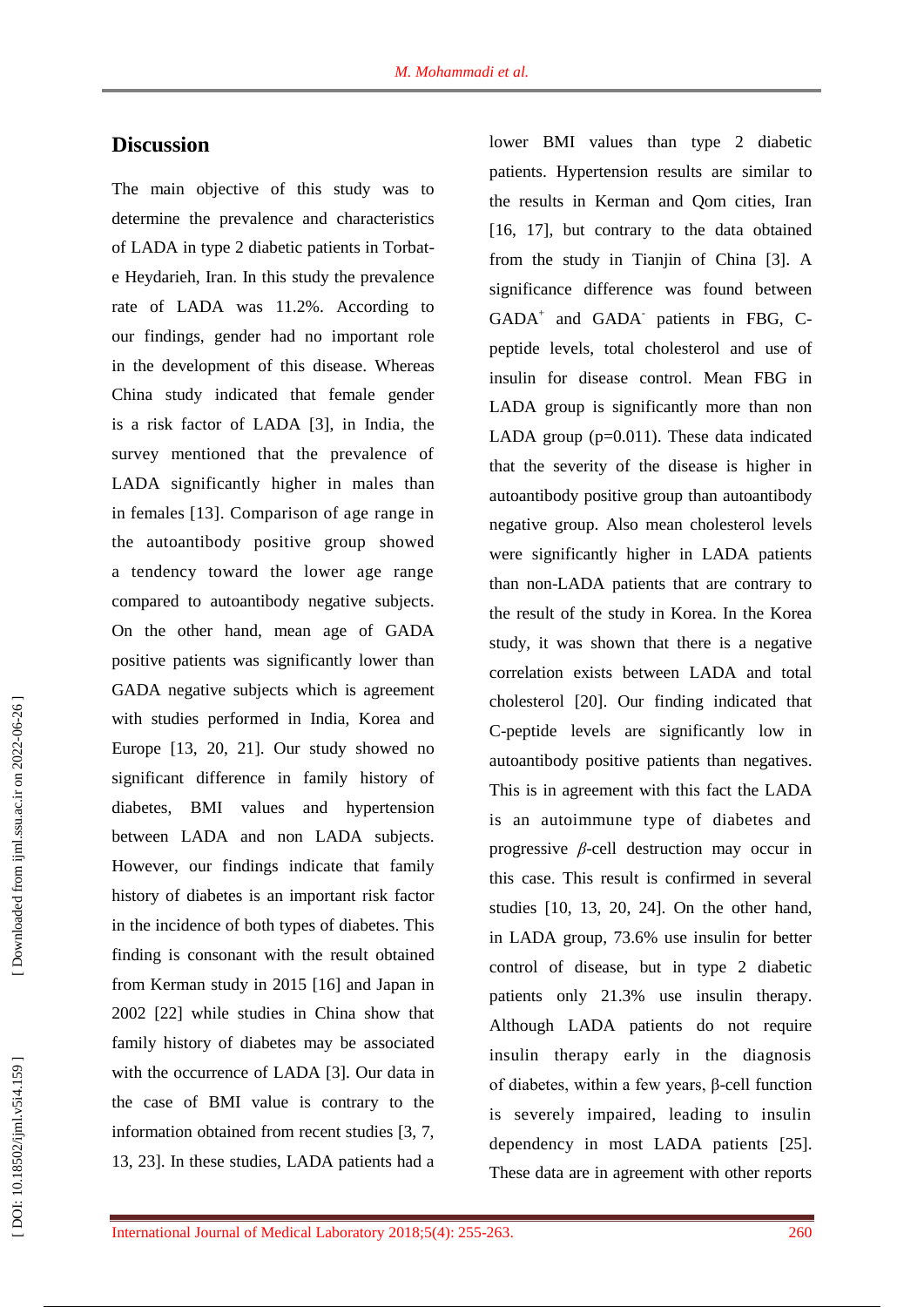in insulin requirement in LADA patients [6, 7, 24, 26, 27]

## **Conclusion**

The report showed that the prevalence of LADA among type 2 diabetic patients of Torbat -e Heydarieh, Iran is 11.2% which is relatively high compared to its prevalence elsewhere in the world. According to different studies, prevalence of LADA is approximately 2-12% of diabetic cases [6]. The frequency of GAD antibody in Europe [2 1], North America [2 8], China [3], Korea [2 0], and Japan [2 2] has been 3.7%, 4.7%, 9.2%, 8.7% and 3.8% respectively, while in Kerman (a province of Iran), it has been reported as 14.2% [16]. Differences in the prevalence of LADA worldwide may be relevant to age at diagnosis, criteria of diagnosis, disease duration at study, and the numbers of patients under the study [29]. However the limitation of this study is the relatively small number of patients included which can affect the results. On the other hand, although GADA was the most common reported autoantibody in autoimmune diabetes, there has been shown that presence of other autoantibodies toward β - cells such as IA -2A (tyrosine phosphatase antibodies), ZnT8 (zinc transporter 8) and IAA (insulin autoantibody) in some type 2 diabetic patients could be an important marker of autoimmunity in diabetes and combination of antibodies increases the prevalence of LADA [9]. Therefore all major autoantibodies should be measured in the screening process. In addition to the number of antibodies, there is an association between the antibody titer and the need for insulin therapy. Failure to comply with this is another limitation of our study. However, our data confirmed that the presence of GADA was significantly associated with the need for insulin therapy, and low C-peptide among adult diabetic patients, and measurement of these parameters in type 2 diabetic patient could help physicians to identify and better control and treat LADA disease.

### **Conflict of Interest**

We have no conflict of interest.

#### **Acknowledgments**

We gratefully acknowledge Monireh Mohammadi in Muslim Ibn - e -Aqil Medical center, and laboratory hospital personnel at the 9 Dey, Torbat -e Heydarieh, Iran.

## **References**

- [1] . Global reports on diabetes. Geneva: World Health Organization; 2016 .
- [2] . Wild S, Roglic G, Green A, Sicree R, King H. Global prevalence of diabetes; Estimates for the year 2000 and projections for 2030. Diabetes Care 2004; 27 (5): 1047 -1053.
- [3] . Qi X, Sun J, Wang J, Wang PP, Xu Z, Murphy M, et al. Prevalence and correlates of latent

autoimmune diabetes in adults in Tianjin, China. Diabetes Care 2011; 3 4(1): 66 -70.

[4] . Tuomi T, Groop LC, Zimmet PZ, Rowley MJ, Knowles W, Mackay IR. Antibodies to glutamic acid decarboxylase reveal latent autoimmune diabetes mellitus in adults with a non -insulin dependent onset of disease. Diabetes 1993; 42(2): 359 -62.

DOI: 10.18502/ijml.v5i4.159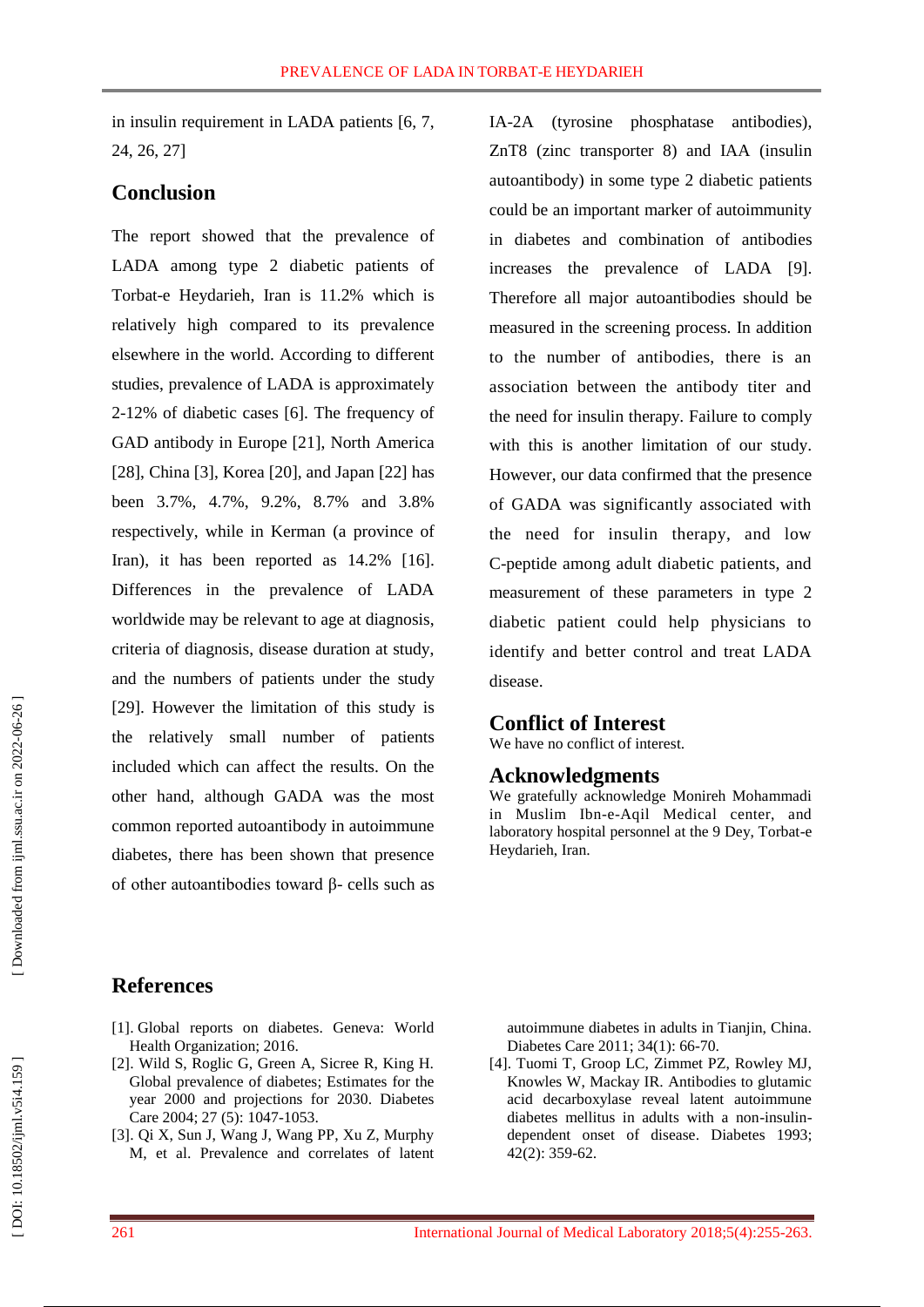- [5] . Zimmet PZ, Tuomi T, Mackay IR, Rowley MJ, Knowles W, Cohen M, et al. Latent autoimmune diabetes mellitus in adults (LADA): the role of antibodies to glutamic acid decarboxylase in diagnosis and prediction of insulin dependency. Diabet Med. 1994; 11(3): 299 -303.
- [6] . Naik RG, Brooks [-Worrell BM,](https://www.ncbi.nlm.nih.gov/pubmed/?term=Brooks-Worrell%20BM%5BAuthor%5D&cauthor=true&cauthor_uid=19837918) [Palmer JP.](https://www.ncbi.nlm.nih.gov/pubmed/?term=Palmer%20JP%5BAuthor%5D&cauthor=true&cauthor_uid=19837918) Latent autoimmune diabetes in adults. J Clin Endocrinol Metab. 2009; 94(12): 4635 -644.
- [7] . Biesenbach G, Auinger M, Clodi M, Prischl F, Kramar R. Prevalence of LADA and frequency of GAD antibodies in diabetic patients with end stage renal disease and dialysis treatment in Austria. Nephrol Dial Transplant. 2005; 20(3): 559 -65.
- [8] . Soriguer -Escofet F, Esteva I, Rojo -Martinez G, Ruiz de Adana S, Catala´ M , Merelo MJ, et al. Prevalence of latent autoimmune diabetes of adults (LADA) in Southern Spain. Diabetes Res Clin Pract. 2002; 56(3): 213 -20.
- [9] . Pihoker C, Gilliam LK, Hampe CS, Lernmark A. Autoantibodies in diabetes. Diabetes 2005; 54(S 2): 52 -61.
- [10] . Laugesen E, Østergaard JA, Leslie RD. Latent autoimmune diabetes of the adult: current knowledge and uncertainty. Diabet Med . 2015; 32(7): 843 -52.
- [11] . Beyan H, Ola T, David R, Leslie G. Progression of autoimmune diabetes: slowly progressive insulin -dependent diabetes mellitus or latent autoimmune diabetes of adult. Ann NY Acad Sci . 2006; 1079 (1):81 -9.
- [12] . Fourlanos S, Dotta F , Greenbaum CJ , Palmer JP, Rolandsson O, Colman PG, et al. Latent autoimmune diabetes in adults (LADA) should be less latent. Diabetologia 2005; 48 (11): 2206 –2212.
- [13] . Brahmkshatriya PP, Mehta AA, Saboo BD, Goyal RK. Characteristics and prevalence of latent autoimmune diabetes in adults (LADA). ISRN Pharmacol 2012; 2012: 580202.
- [14] . Keyhani M, Firoozrai M, Gharanla J, Nakhjavan M. Anti -GAD autoantibody levels in type II diabetes patients and their first degree relatives. Razi J Med Sci. 2004; 10(37):771 -80.
- [15] . Jahed A, Hosseinpanah F, Azizi F. Prevalence and predictive factors of LADA "latent autoimmune diabetes in adults" in newly diagnosed diabetics of Tehran lipid and glucose study. Iran J Diabete Metabol. 2007; 7(1): 43 - 54.
- [16] . Gozashti MH, Shafiei M, Esmaeilian S, Najafipour H, Mashrouteh M. The prevalence of latent autoimmune diabetes in adults and its correlates in patients with type 2 diabetes in Kerman, Iran, 2011. Diabetes Metab Syndr . 2015; 9(2): 104 -107.
- [17] . Khoshroo M, Shekarabi M, Khamseh ME, Kalhor N, Novin L, Shiri Z, et al. High frequency of multiple autoantibody positive

LADA in patients with type 2 diabetes mellitus in Iran population. Int J Pure App Biosci. 2016; 4(6): 16-26.

- [18 ] . Alberti KG, Zimmet PZ. Definition, diagnosis and classification of diabetes mellitus and its complications. Part 1: diagnosis and classification of diabetes mellitus. Provisional report of a WHO consultation. Diabet Med . 1998; 15(7): 539 -53.
- [19] . Guo F, He D, Zhang W, Walton RG. Trends in prevalence, awareness, management, and control of hypertension among united states adults, 1999 to 2010. J Am Coll Cardiol . 2012; 60 (7): 599 -606.
- [2 0 ] . Roh MO, Jung CH, Kim BY, Mok JO, Kim CH. The prevalence and characteristics of latent autoimmune diabetes in adults (LADA) and its relation with chronic complications in a clinical department of a university hospital in Korea. Acta Diabetol . 2013; 50(2): 129 -34.
- [2 1 ] . Hawa MI, Kolb H, Schloot N, Beyan H, Paschou SA, Buzzetti R, et al. Adult-onset autoimmune diabetes in Europe is prevalent with a broad clinical phenotype: Action LADA 7. Diabetes Care 2013; 36(4): 908 -913.
- [2 2 ] . Takeda H, Kawasaki E, Shimizu I, Konoue E, Fujiyama M, Murao S, et al. Clinical, autoimmune, and genetic characteristics of adultonset diabetic patients with GAD autoantibodies in Japan (Ehime Study). Diabetes Care 2002; 25(6): 995 -1001.
- [2 3 ] . Mlinar B, Mark J, Janez A, Pfeifer M. Molecular mechanisms of insulin resistance and associated diseases. Clin Chim Acta 2007; 375(1 -2): 20 -35.
- [2 4 ] . Gambelunghe G, Forini F, Laureti S, Murdolo G, Toraldo G, Santeusanio F, et al. Increased risk for endocrine autoimmunity in Italian type 2 diabetic patients with GAD65 autoantibodies. Clin Endocrinol (Oxf) 2000; 52(5): 565 -73.
- [2 5 ] . Littorin B, Sundkvist G, Hagopian W, Landin -Olsson M, Lernmark Å, Ostman J, et al: Islet cell and glutamic acid decarboxylase antibodies present at diagnosis of diabetes predict the need for insulin treatment: a cohort study in young adults whose disease was initially labeled as type 2 or unclassifiable diabetes. Diabetes Care 1999; 22(3): 409 -412.
- [2 6 ] . Stenstrom G, Gottsater A, Bakhtadze E, BergerB, Sundkvist G. Latent autoimmune diabetes in adults defini tion, prevalence, β -cell function, and treatment. Diabetes 2005; 54(S 2): 68 -72.
- [2 7 ] . Rosario PW, Reis JS, Fagundes TA, Calsolari MR, Amim R, Silva SC, et al. Latent autoimmune diabetes in adults (lada): usefulness of anti -gad antibody titers and benefit of early insulinization. Arq Bras Endocrinol Metabol . 2007; 51(1): 52 -58.